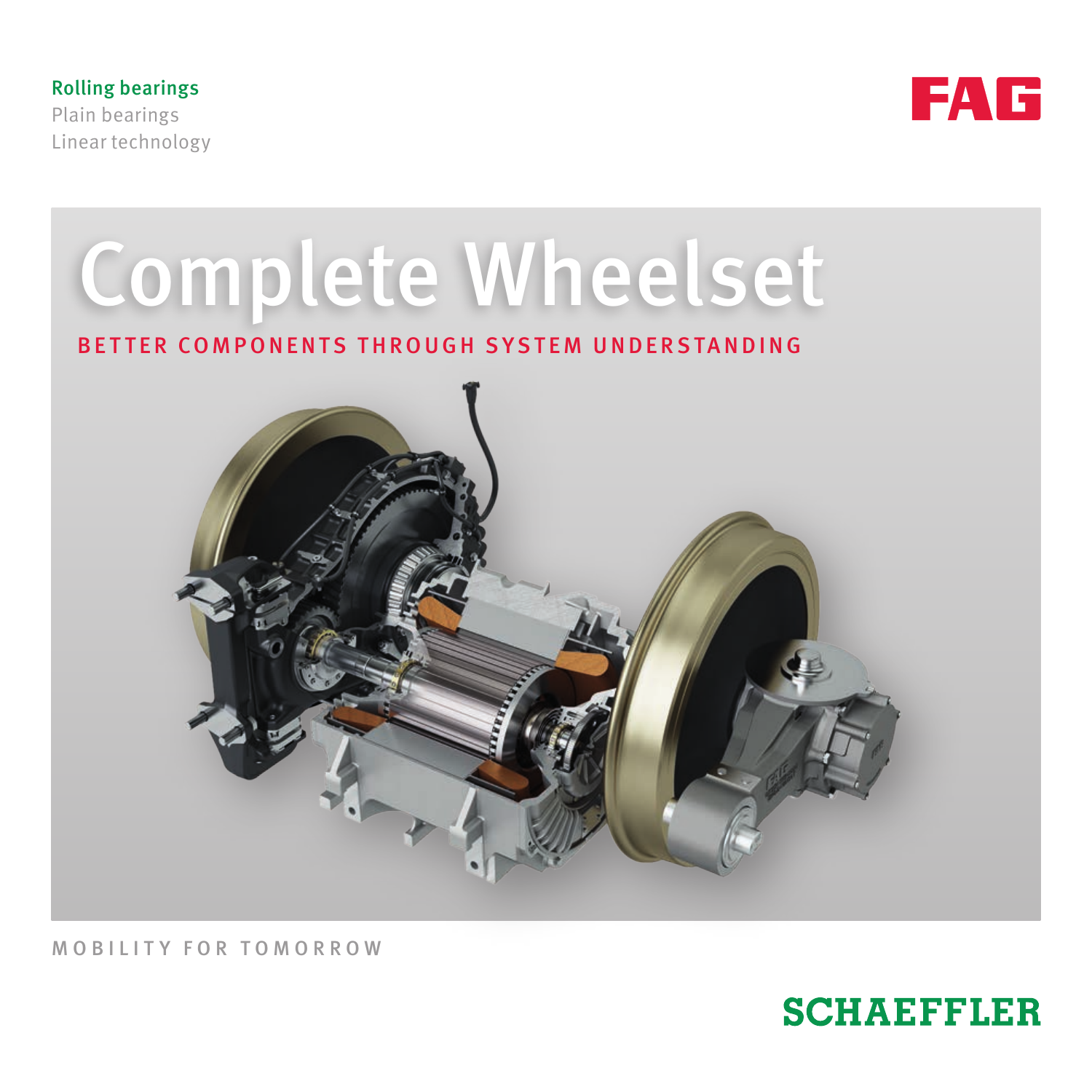

#### **Advantages**

- Efficient and reliable drive components for rail vehicles
- Increased cost effectiveness and safety in rail transport
- Predictive maintenance: higher average speeds, greater service performance, longer maintenance intervals, and prevention of unplanned downtimes

#### **Features**

- Product innovations such as further developed FAG tapered roller bearings and cylindrical roller bearings for gearboxes, FAG deep groove ball bearings and cylindrical roller bearings for preventing the passage of current in the traction motor and wheelset bearing units
- Rail-specific condition monitoring systems with cloud connectivity
- Solutions for reconditioning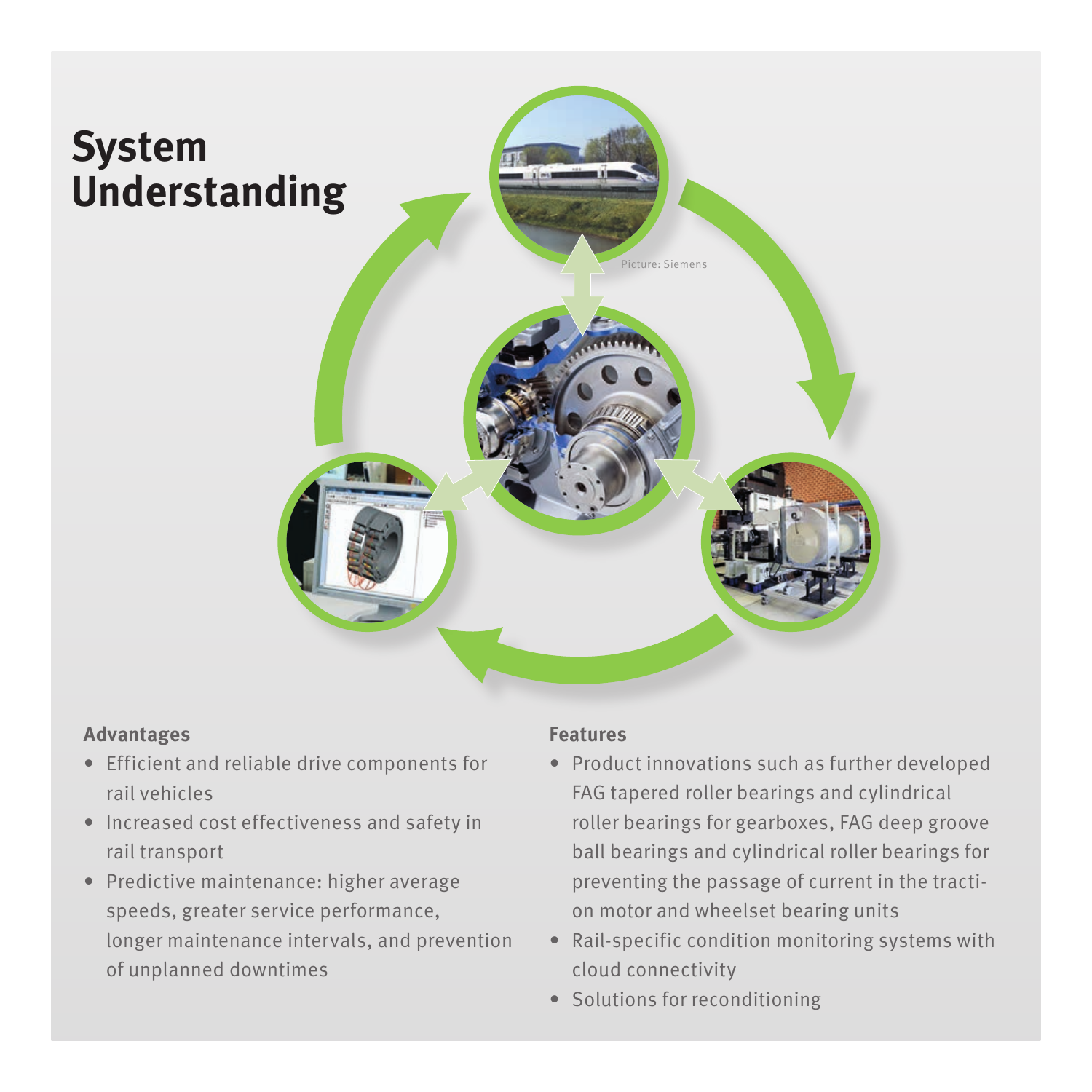## **Complete Driven Wheelset**

#### **Product characteristics**

The complete wheelset shows the broad product range Schaeffler offers for the drive systems of rail vehicles

#### **Functional advantages**

- Adapted bearing components for rail vehicle drives
- Application-specific cage design for axlebox bearings, tapered roller bearings, and cylindrical roller bearings
- Current insulation for traction motor bearings
- TAROL axlebox bearings for long operating intervals
- Axlebox bearing housings developed for special applications

#### **Product benefits**

- System understanding leads to components designed for the application
- The added value lies in the reliable function of the components thanks to our broad system understanding

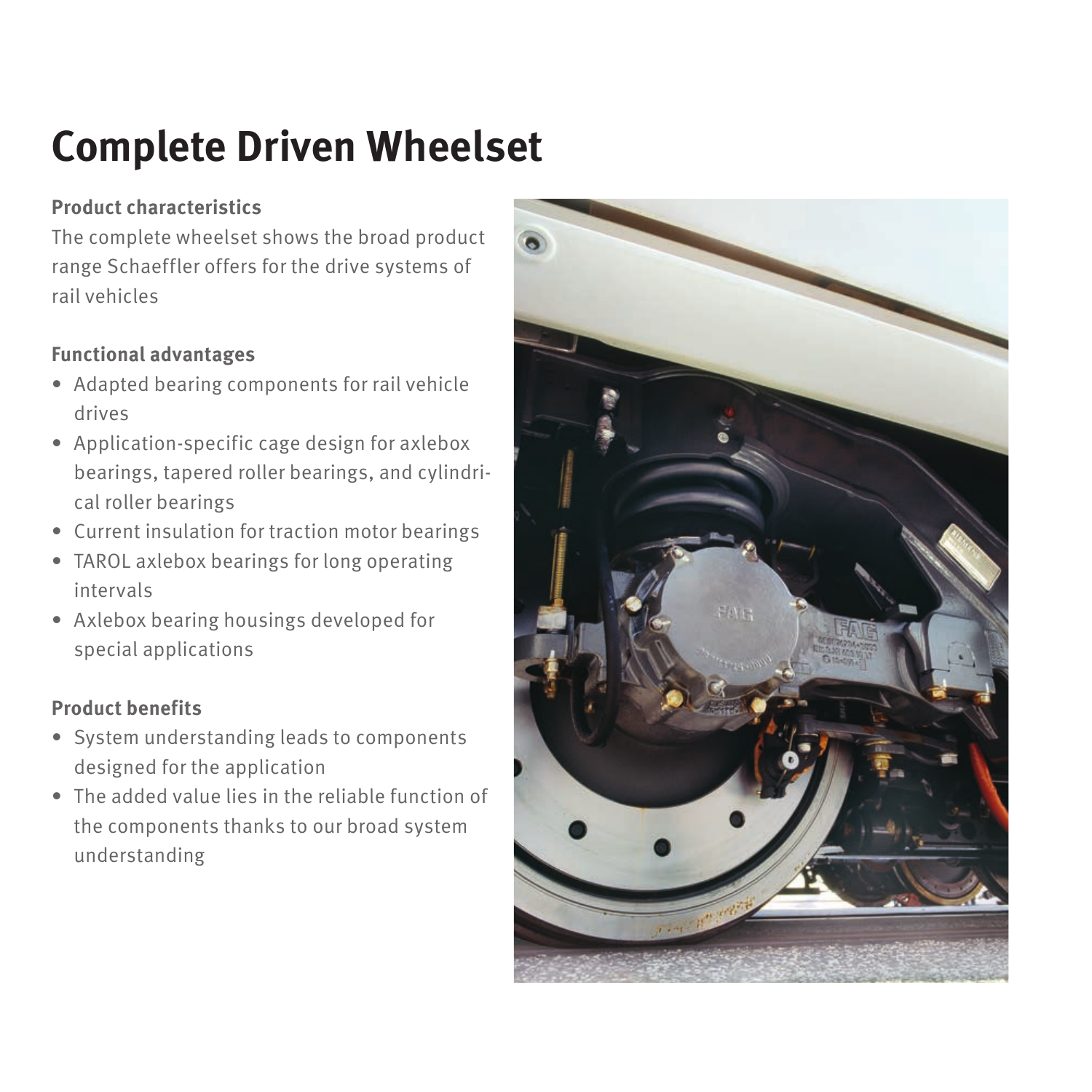Rolling bearings

Plain bearings Linear technology

## AXLEBOX BEARING ARRANGEMENT

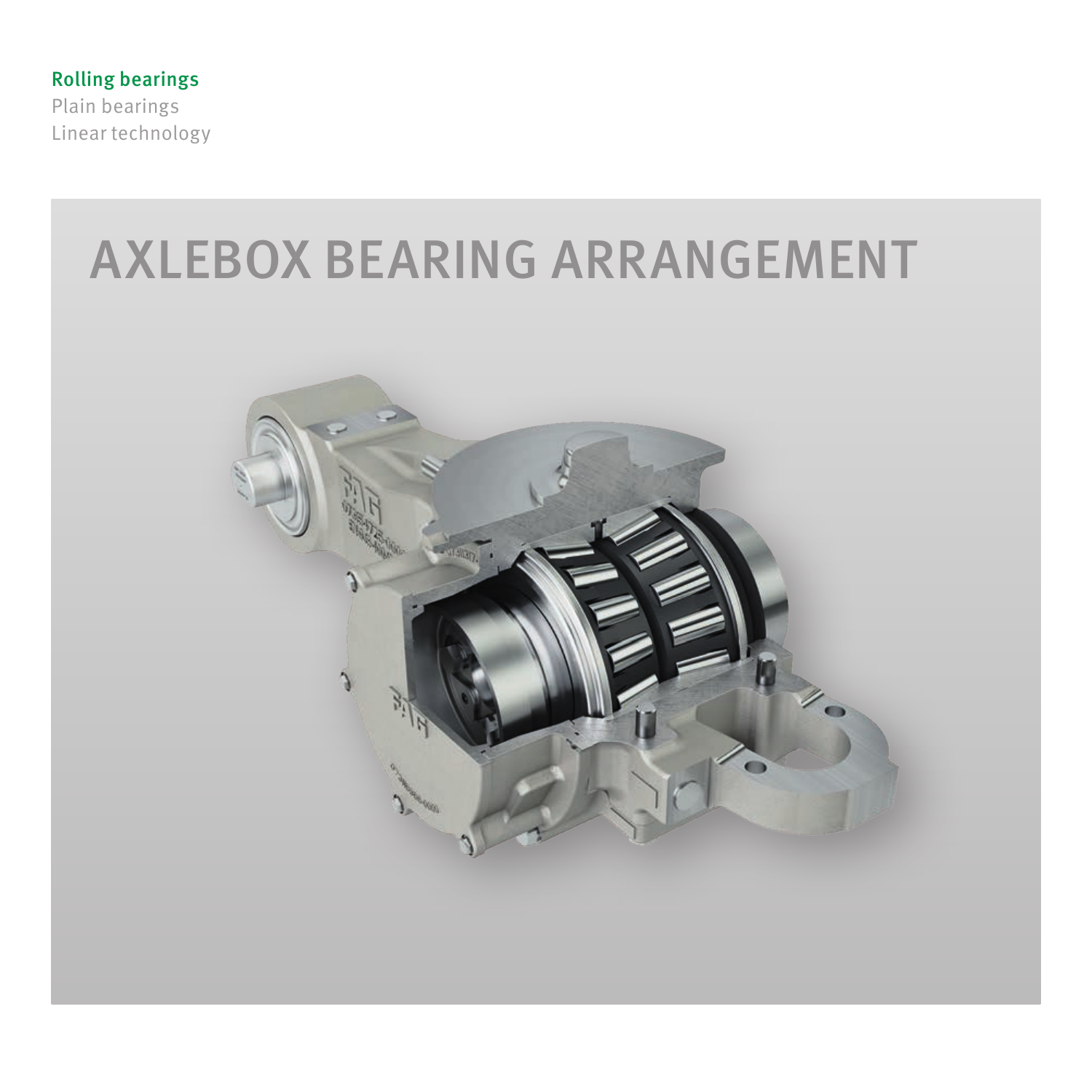### **Axlebox Bearing Arrangement**

#### **Product Characteristics**

- Axlebox bearings manufactured and tested according to EN12080
- Use of proven greases according to EN12081
- Performance tested according to EN12082 on special test stands
- Improved load-carrying capacity through optimum material, heat treatment, and internal contact geometry
- Ready-to-install bearing unit with preset axial clearance and factory greasing
- Gap seal
- Axlebox bearing housing designed, calculated, and tested for the specific application

#### **Functional advantages**

- High load-carrying capacity and operating life
- High circumferential speeds and bearing limit speed (HST)
- Low bearing friction
- Robust and field-tested design
- Simple mounting

#### **Product benefits**

- Long bearing operating life
- High operational reliability
- Use in applications with high vibration and shock loads
- Use under all climate conditions, such as at low temperatures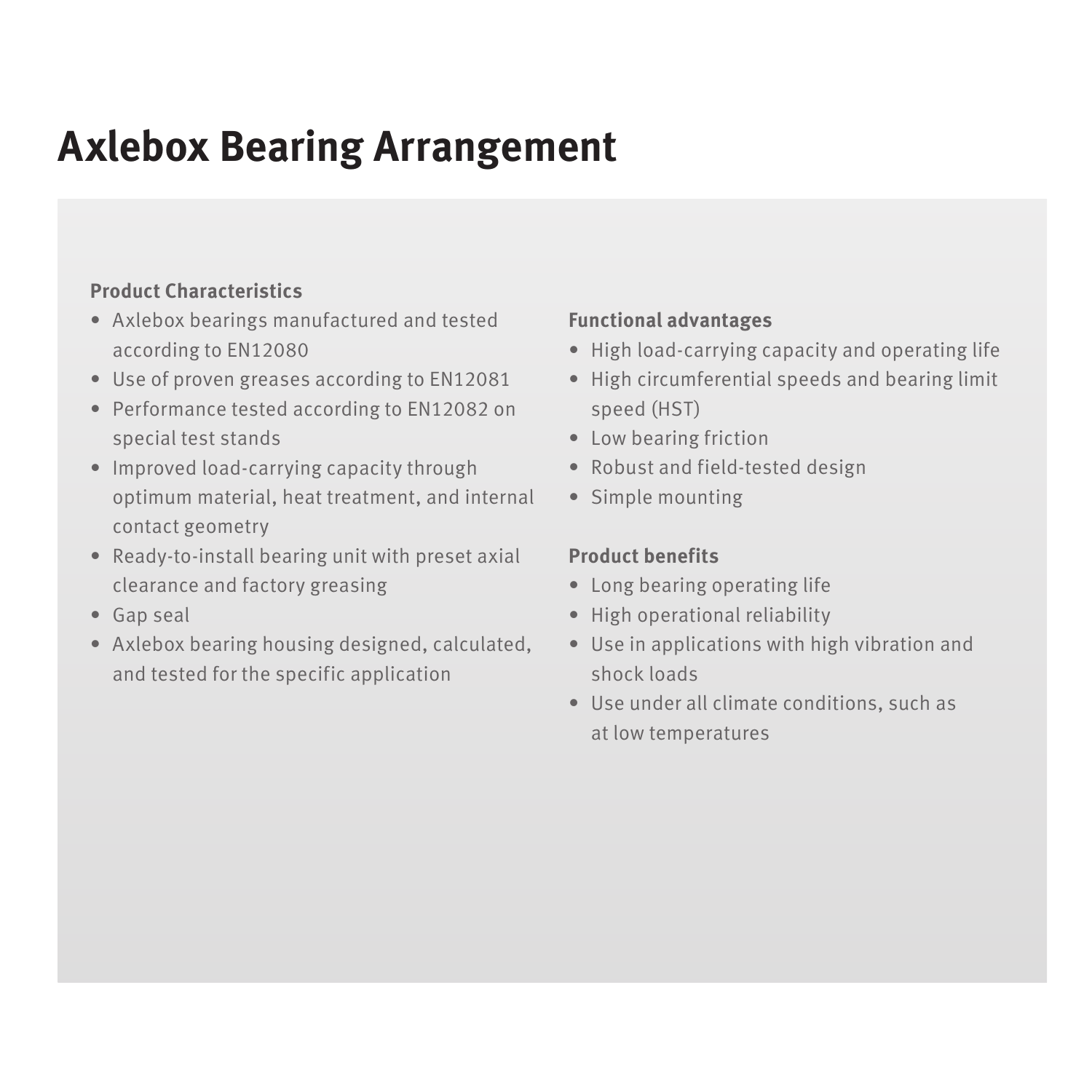Rolling bearings Plain bearings Linear technology

# TRACTION MOTOR BEARING ARRANGEMENT

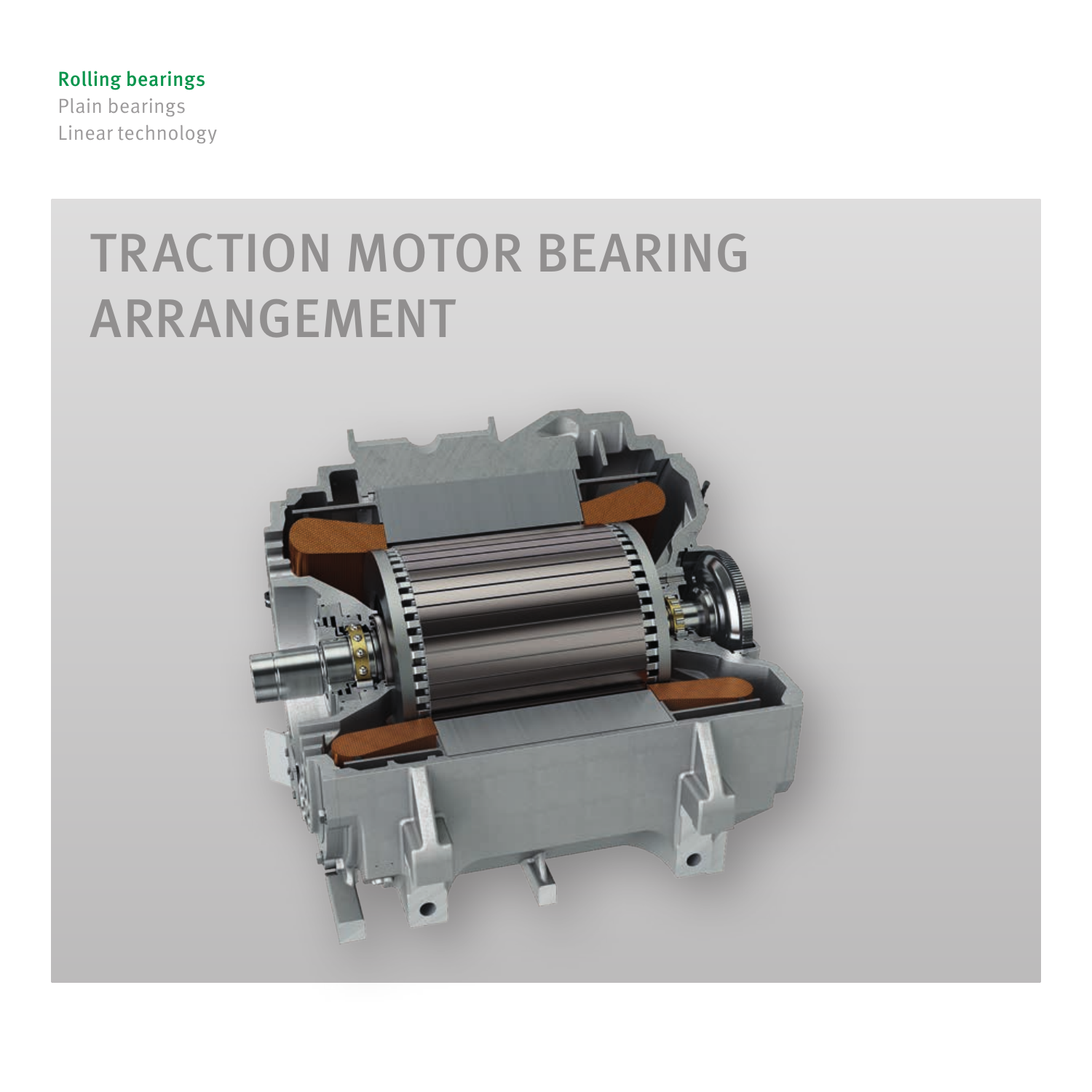### **Traction Motor Bearing Arrangement**



A unique feature of the traction motor bearing arrangements are current-insulated bearings as described below

#### **Product Characteristics**

- Bearings are lubricated with grease while in use
- Designed as a fixed/non-locating bearing combination
- Ceramic coating on the outer ring / inner ring, or alternative: fully ceramic rolling element
- Same dimensions and tolerances as standard bearings
- Different coatings with various thicknesses

#### **Functional advantages**

- Layer thickness ≥ 200 µm, offering good capacitive resistance
- Insulation up to 3000 V DC

#### **Customer benefits**

- High wear resistance
- Good heat dissipation
- Can be retrofitted because the standard size is easily replaceable, allowing for better insulation
- Longer useful life of bearing
- Increased operating life of lubrication greases when ceramic rolling elements are used
- Reduced maintenance costs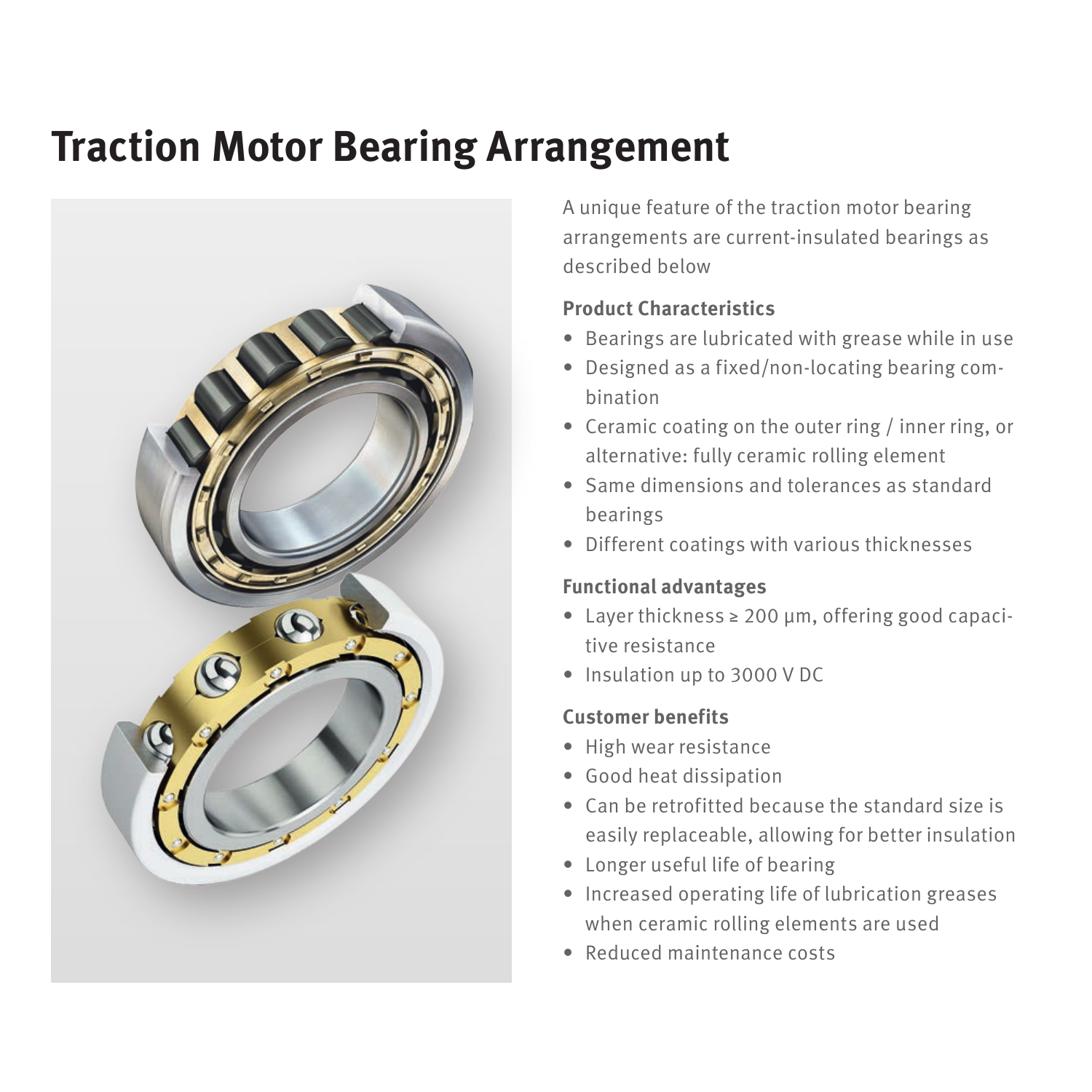Rolling bearings Plain bearings Linear technology

> TRANSMISSION BEARING ARRANGEMENT